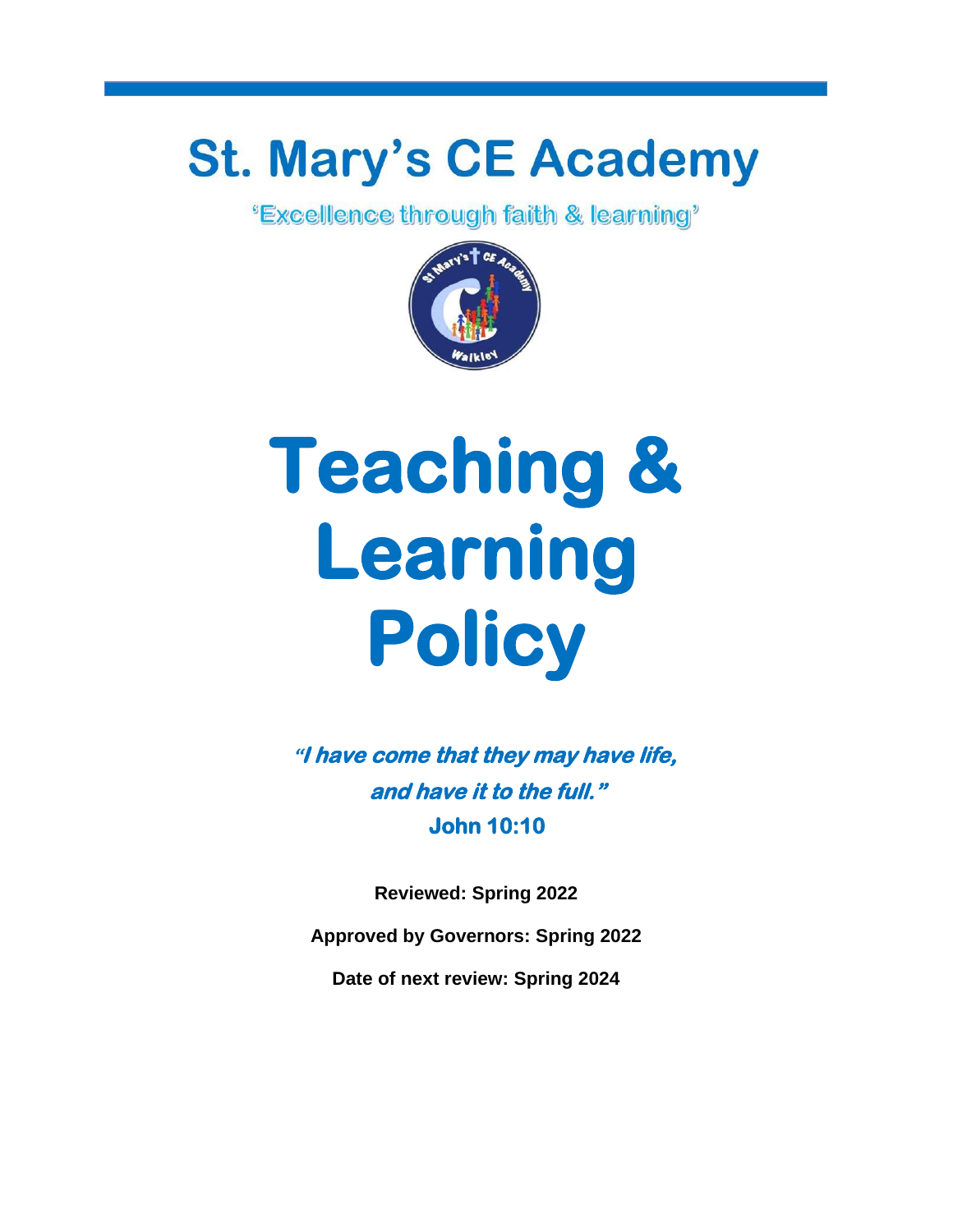**St. Mary's CE Academy** 'Excellence through faith & learning'

### **Teaching & Learning Policy**

#### **Introduction:**

At St Mary's Church of England Academy, we aim to provide a caring environment where every child can thrive and is supported to achieve their unique & amazing potential as a child of God. In facilitating our children to get the very most from their time with us, we also aim for them to:

- Understand the concept of lifelong learning;
- Develop the self-knowledge of how we learn best;
- desire to take their learning further;
- enjoy learning for its own sake, as fun, rewarding and enjoyable for all.

As facilitators of learning, teachers at St Mary's aim to equip children with the skills, knowledge and understanding necessary to be able to make informed choices. We believe that appropriate skills-based teaching and stimulating learning experiences help children to lead happy and rewarding lives.

#### **Aims and Objectives:**

At St Mary's, we provide a rich and varied learning environment that allows children to develop their skills and abilities to their full potential. As facilitators of learning, we aim to:

- excite and motivate children;
- develop in children a love of learning;
- enable children to become confident, resourceful, enquiring and independent learners;
- foster children's self-esteem and help them build positive relationships with other people;
- develop children's self-respect and encourage children to respect the ideas, attitudes, values and feelings of others;
- show respect for all cultures and, in doing so, to promote positive attitudes towards other people;
- enable children to understand their community and help them feel valued as part of this community;
- help children grow into reliable, independent and positive citizens.

#### **Effective Learning**

At St Mary's, we want children to experience a wide variety of learning experiences, including: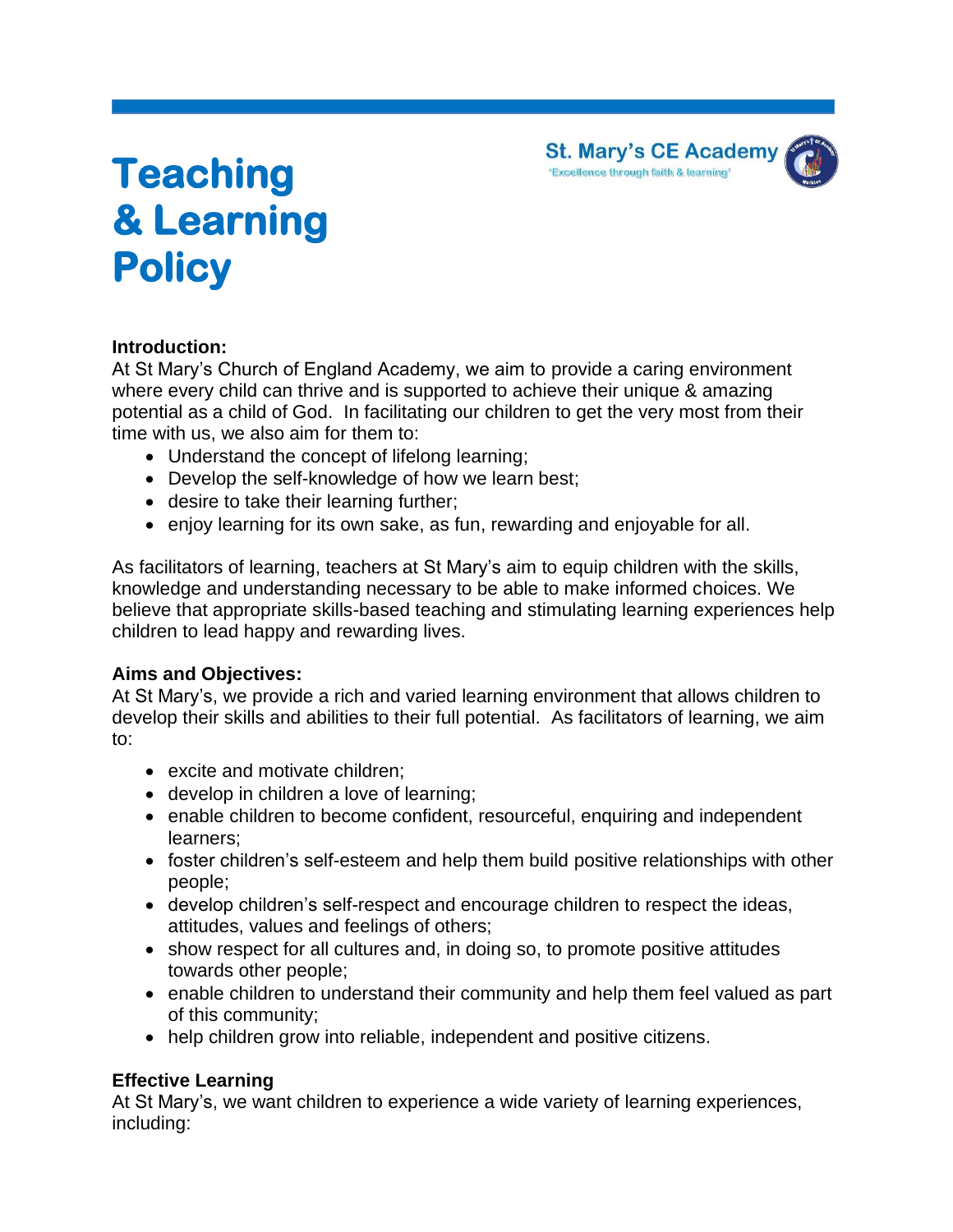- investigation and problem solving;
- research and finding out;
- group work;
- paired work;
- independent work;
- whole-class work:
- asking and answering questions;
- Talking about their learning experiences & how they learn best;
- self-assessment;
- peer assessment;
- use of ICT;
- fieldwork and visits to places of educational interest;
- outdoor learning experiences within the grounds & the locality;
- creative activities;
- watching television and responding to music;
- debates, role-plays and oral presentations;
- designing and creating;
- participation in athletic or physical activities.

We encourage children to:

- take responsibility & ownership for their own learning;
- understanding themselves as learners & how they learn best;
- assess and review their own & each other's learning;
- Lead their own learning through questioning.

#### **Effective Teaching**

At St Mary's, we see the teacher's role as a facilitator of learning rather than one of just simply imparting knowledge. We focus on motivating children and building on their skills, knowledge and understanding. We use the school curriculum map to guide our teaching & details what is to be taught to each year group.

We base our teaching on our assessment of the children's knowledge and levels of attainment. Our prime focus is to develop further the learning, knowledge and skills of the children. We strive to ensure that all tasks set are appropriate to each child's level of ability. When planning learning for children with special educational needs we give due regard to information and targets contained in the children's individual One Page Profiles. We have high expectations of all children, and aim for all children to reach their full potential.

We set individual learning targets for the children and we share these targets with parents at Parents' Evenings in the form of our Pupil Progress Report Booklets. Individual academic targets are set early in the Autumn term using each child's prior data. We review the progress of each child at the end of each term through Pupil Progress Meetings between teachers and the School Leadership Team (Executive Headteacher, Head of School /Assistant Headteachers & SENDCO).

We plan our lessons with clear learning objectives. We take these objectives from the National Curriculum. Our differentiated lesson plans contain information about the tasks to be set, the resources needed and the way we assess the children's work.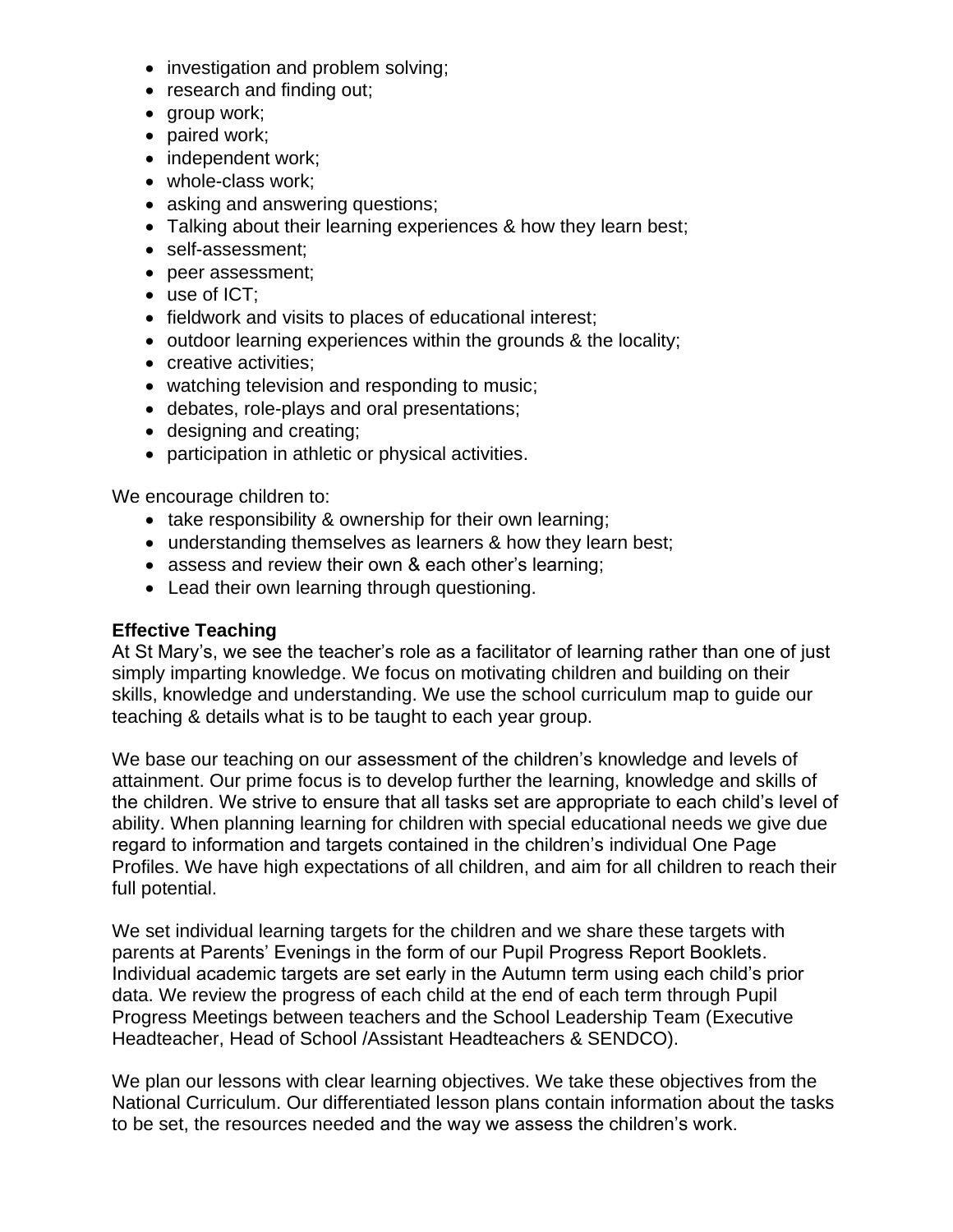Our teachers make every effort to establish excellent working relationships with every child in class. We have an agreed code of conduct. Teachers make the utmost effort to:

- treat children with kindness and respect;
- treat children fairly, giving equal opportunities to take part in class activities;

• follow the school Positive Behaviour Policy with regard to rewards, discipline and classroom management.

We set out and agree the school and class code of conduct within our Positive Behaviour Policy with children from each class & have a whole school set of 5 Rainbow Rules. We encourage all children to follow these rules and to promote the best learning opportunities for all. We praise children for their efforts and, by doing so we help to build positive, Christian attitudes towards our school, each other and learning in general. We encourage good order and behaviour at all times. When children misbehave, we follow a warning ladder system which can be used to elevate consequences, but can also be used positively to move down again.

We ensure that all tasks and activities that the children do are safe. When we plan to take children out of school, the adult in charge of the activity/visit is responsible for writing the risk assessment and presenting it to the Executive Headteacher / Head of School for approval at least 2 weeks before the date of the visit. We inform parents and obtain their permission – no child may take part in an activity outside of the school without this.

We deploy teaching assistants and other adult helpers as effectively as possible. They work both with individual children and with small groups. They also assist with the preparation and storage of classroom equipment.

Our classrooms are attractive learning environments. All classrooms have Learning Journey, Maths, English and theme display areas. We change displays at least once a term to ensure that the classrooms reflect the topics studied by the children. We ensure that all children have the opportunity to display their best work during the year. All classrooms have a range of dictionaries and fiction and non-fiction books. We believe that a stimulating environment sets the climate for learning, and an exciting classroom promotes independent use of resources and high-quality work by children.

We conduct all our teaching within our Christian ethos, nurturing trust and respect for all.

#### **The Role of the Governors**

Our governors determine, support, monitor and review school policy. In particular they:

- support the use of appropriate teaching strategies by allocating resources effectively;
- ensure that the school buildings and premises are best used to support successful teaching and learning;
- monitor teaching strategies in the light of Health and Safety Regulations;
- monitor how effective teaching and learning strategies are in terms of raising pupil attainment;